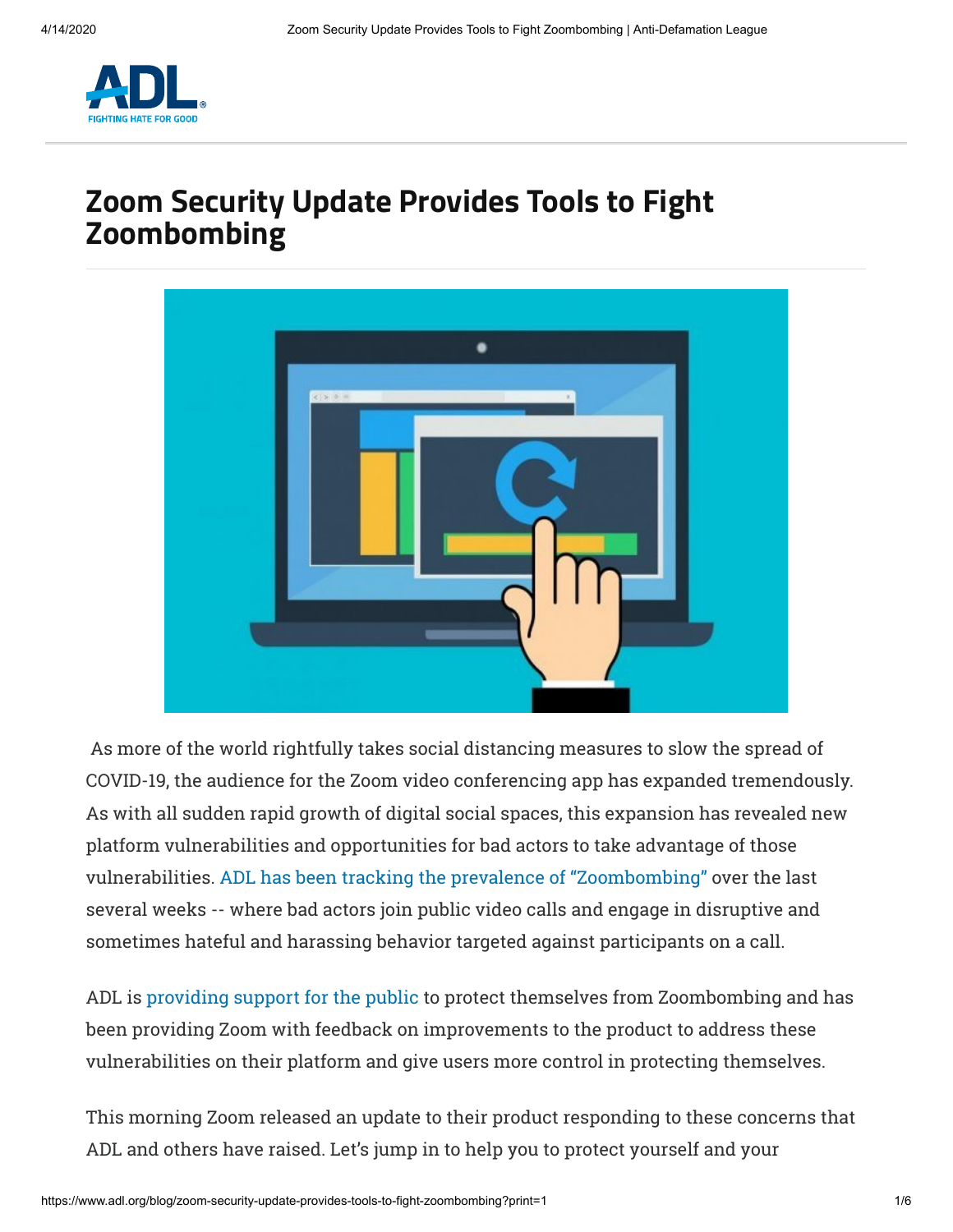#### **New and enhanced features**

- · Security icon in host's meeting controls
- The meeting host will now have a Security icon in their meeting controls, which combines all of Zoom's existing in-meeting security controls into one place. This includes locking the meeting, enabling Waiting Room, and more. Users can also now enable Waiting Room in a meeting, even if the feature was turned off before the start of the meeting.

Along with some under-the-hood security settings, Zoom's new update for Mac and Windows provides a security icon in the control panel of a Zoom call's host. This security icon centralizes a number of features of Zoom and makes it easy for a host to take action to protect against Zoombombing -- even while a meeting is in progress.



### **Updating the software to the latest version**

Open up the Zoom app. In the top right corner of the app there should be a little square with the initials of your username and a little green dot. Hover over the square with the green dot and you will see the menu pictured above. Find the "Check for Updates" option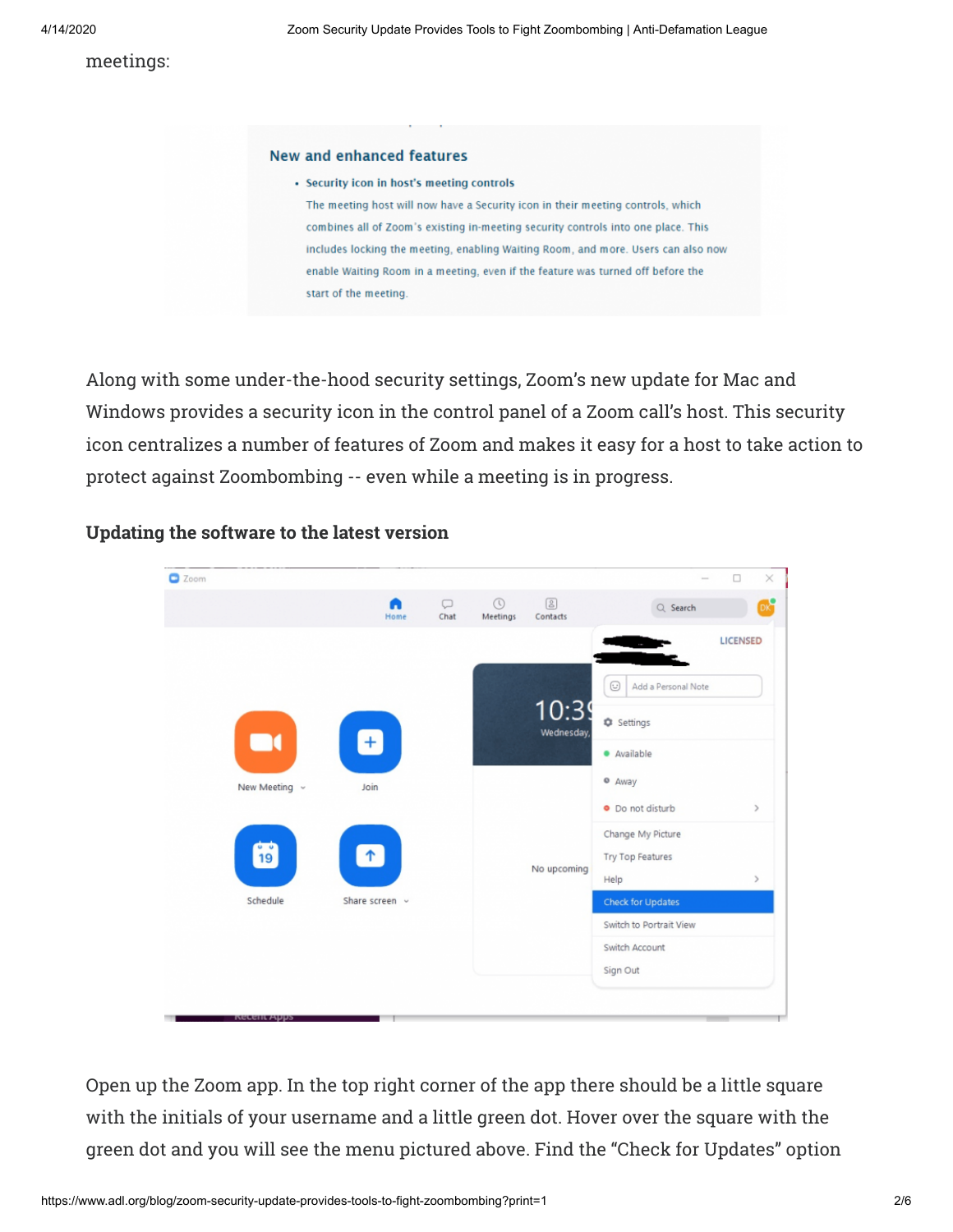and click it. If you're using a Mac, you can also click on the "Zoom.us" menu on the top left of your desktop, and click on "Check for Updates".

This will lead you to the installation screen pictured below.

Click "install" to install the update.



# **What does the update do?**

Once you have the update installed, you will be able to see the "Security" button in the middle bar of your meeting's control panel, as seen below.



There are several options on the new security button to help protect and defend your Zoom call.

**Lock Meeting**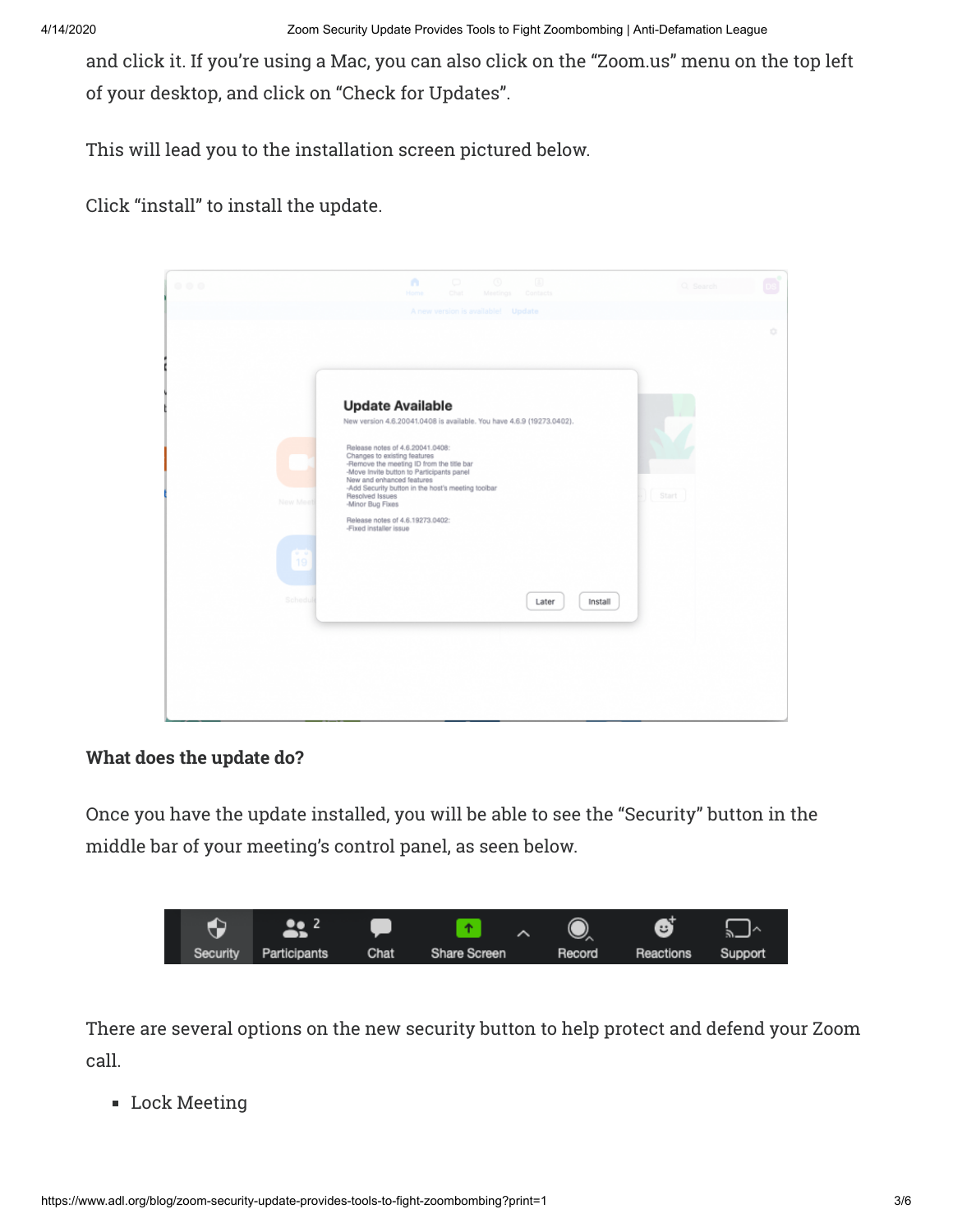- This option will make it so that no additional people beyond those currently on your Zoom call can join your call, even if they have a public link to join. You want to keep this unchecked until your meeting is in progress - otherwise people can't join!
- Enable waiting room

This option will make it so that when people join your call they will be put in a queue to be admitted to the call by the host, rather than being immediately allowed to join. We recommend making this option CHECKED.



- Allow participants to:
	- **BED** Share Screen
		- This will toggle on or off the ability for users to share what they are currently looking at on their computer screen with the other attendees on the call. We recommend making this option UNCHECKED.
	- Chat
		- This will toggle on and off the ability for users to type in communications to other participants on the call using the chat feature. We recommend making this option UNCHECKED for maximum safety, but we recognize that many meetings benefit from having chat turned on. However, if you are zoombombed, you can immediately turn off chat while the meeting is in progress.
	- Rename themselves

This will toggle on and off the ability for users to change the name that their Zoom window presents to the other users on the call. We recommend making this option UNCHECKED.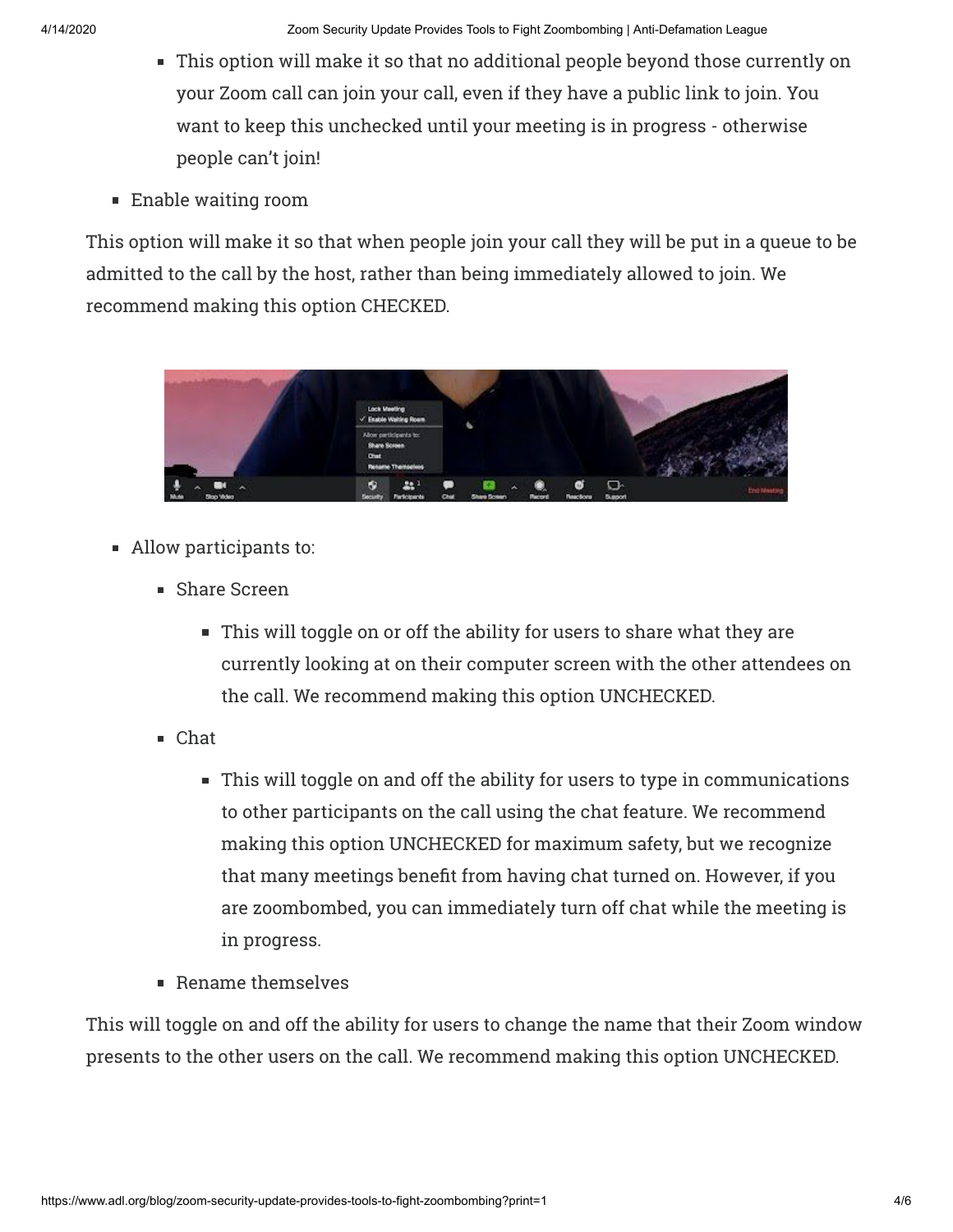4/14/2020 Zoom Security Update Provides Tools to Fight Zoombombing | Anti-Defamation League



While there are other concerns that Zoom will need to address in order to make their platform safe, respectful and inclusive for all people as they continue their unprecedented growth, this update is an important step. These updates, if they function as intended, will provide quicker access for users to some of the basic security measures on the platform, and will likely ensure greater safety for users from Zoombombing.

## **A reminder if your meeting is Zoombombed**

Even with all of these vigilance measures, your meeting may still be vandalized. If so, ADL has a detailed blog post on what to do, but here's a handy checklist:

1. Start recording your meeting. This allows you to collect evidence of the perpetrators and what they are doing before you kick them out. Click on the "Record" button at the bottom of your screen, see below:



2. Lock the meeting, using the security icon



3. Kick off the Zoombombers from the Participants icon, just to the right of the security icon.

4. Take a deep breath, and resume your meeting! Keep an eye on your waiting room , as the Zoombombers may try to get back in, but you now have control over who gets in to your meeting.